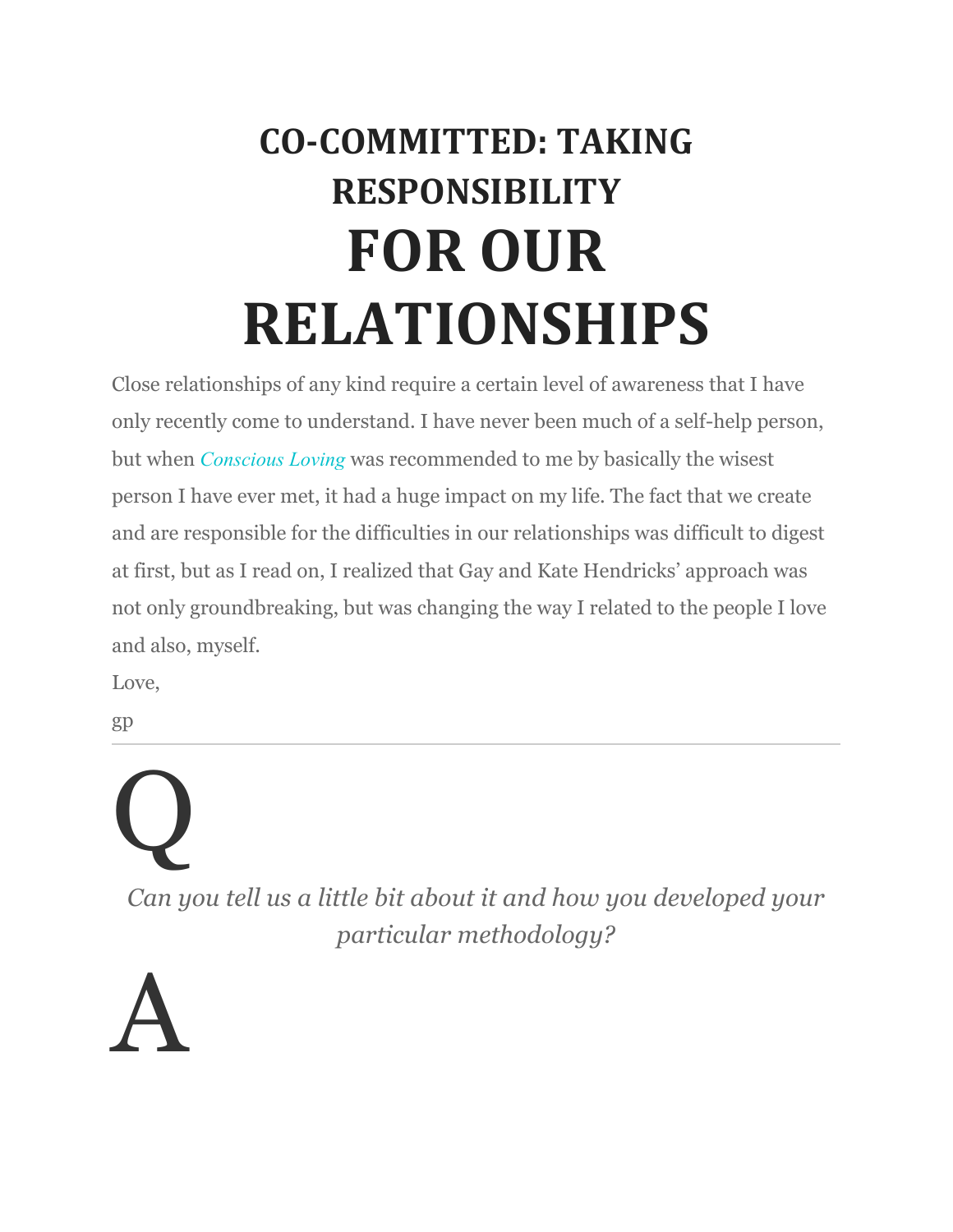We have basically chosen to turn our relationship into a living experiment and exploration to see if it is possible to actually be fully authentic and real, to shift from the culturally pervasive blame game to wonder, to own problem-solving and to use the increased energy of our relationship to expand creativity and contribution. That's an experiment that continues to this day, because we have no secrets, and everything we share with others is something we practice. We met and immediately launched into what is now a 32-year practice. Here's how we met:

**Kate:** I fell in love with Gay the first time I saw him years ago in 1980. He came to give a presentation at the graduate school where I was getting my Ph.D. and serving as the movement therapy professor. I went up to ask a question at the morning break, but before I could say anything, Gay changed my world by saying the most unusual thing I'd ever heard…

**Gay:** I'd been in a painful on-again, off-again relationship for a few years. One day, in the midst of an argument, I had an insight that changed my life. I suddenly had a flash that this wasn't our 500th argument, it was our 500th runthrough of the same argument. In that moment of insight, I saw how I created every struggle we had by the same pattern. First I would withhold something—it might be something I was mad at her about or something I'd done that I felt guilty about. Whatever it was, I wouldn't tell the truth about it, and because of that concealment I would start to criticize her. I'd never seen the connection before: The moment I lied to another person I would start criticizing him or her to justify the lying. So, concealment would lead to blaming, which would in turn trigger the other person into getting defensive. Then we'd go around and around in a game of Musical Blame until we got exhausted and made up. Once I had that insight, I realized I couldn't keep repeating the pattern anymore. I decided to end the relationship. A month later, I walked into a room with about 50 people in it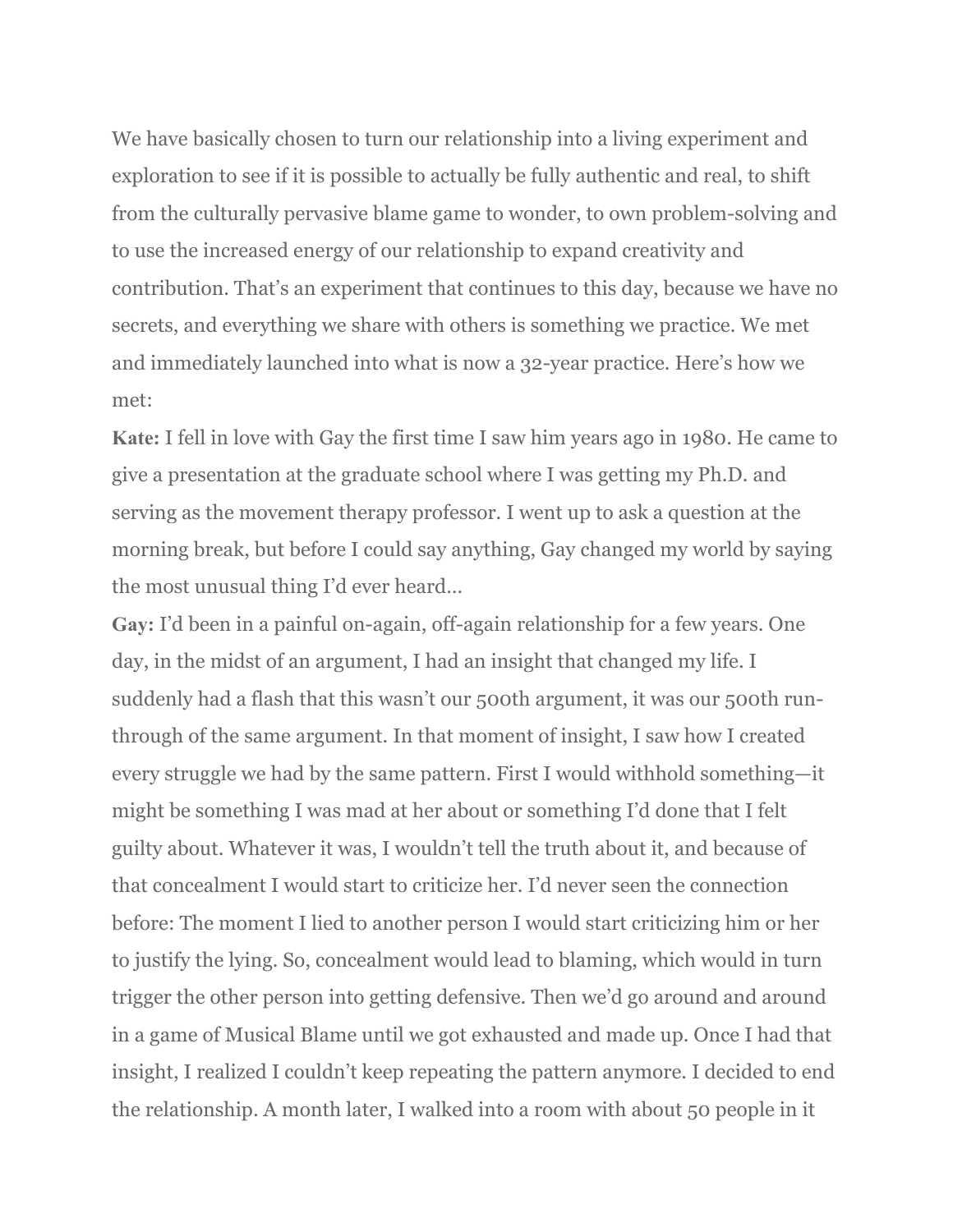and immediately saw Katie for the first time. She came up to me to ask a question. To this day we can't remember what the question was, because I said, "Before I answer that, I want to let you know I feel attracted to you and would love to ask you to have a cup of coffee with me. However, I need to let you know that I've just made a big commitment: I'm only interested in relationships where both people are committed to honesty, taking responsibility instead of blaming, and have a deep commitment to your creative path. On those terms, would you like to have a cup of coffee with me?"

**Kate:** This was it! I said, "Yes, I'd love to have coffee with you on those terms," but I knew what I was really saying yes to was what I'd always wanted.

# Q

*In your book, you speak a lot about the "conscious" relationship. Can you quickly define what makes a conscious relationship versus a co-dependent one?*

## A

A conscious relationship is one in which people are awake to themselves, their feelings and thoughts, and are open to the flow of love and attention with one another. In a conscious relationship you can be completely yourself and completely connected. In a co-dependent relationship you have two halves trying to become whole: one person who doesn't love him/herself trying to get the other person to love them anyway. **In a conscious relationship, both people know they're**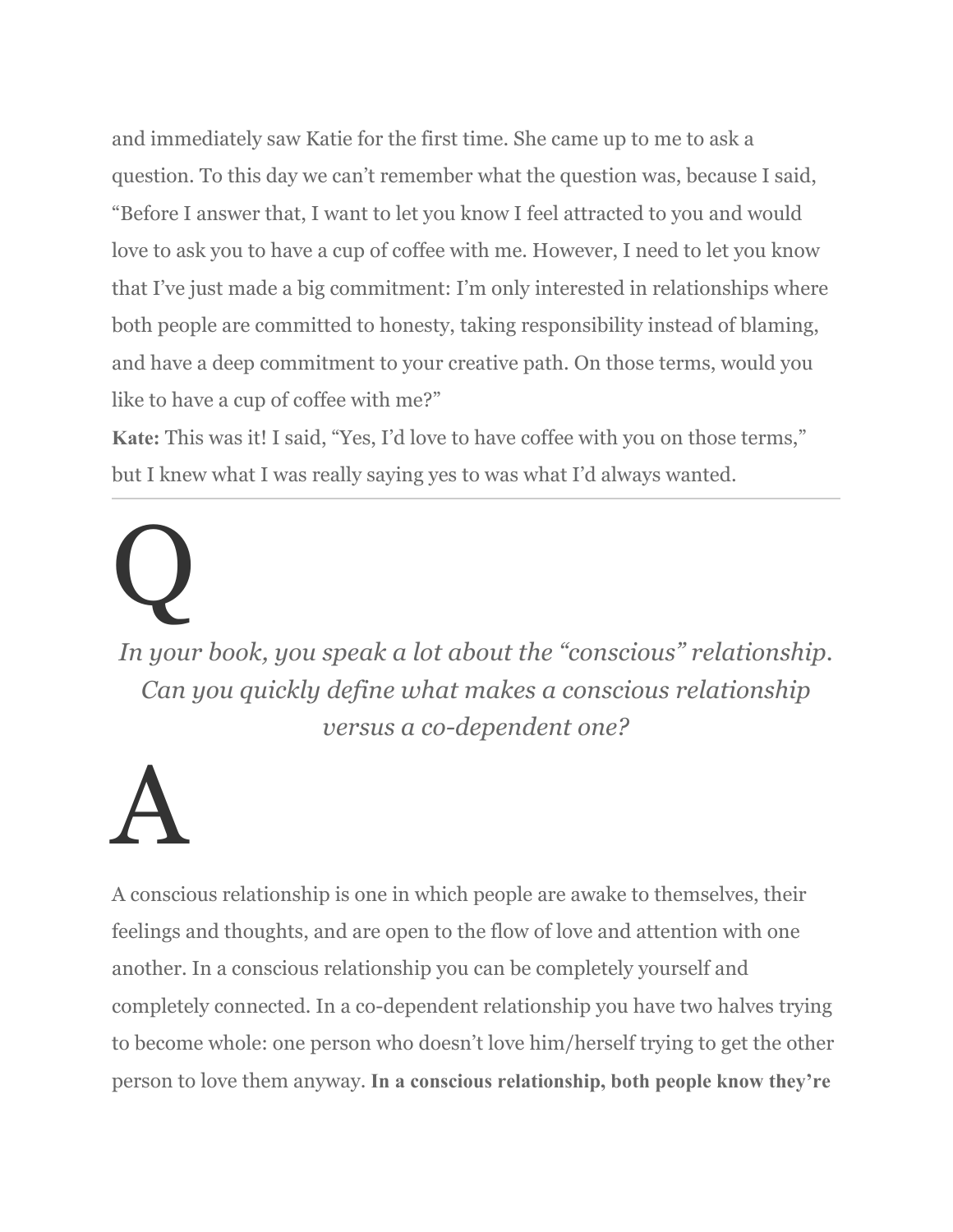**whole in themselves; they know they don't "need" the other person to complete them.** In a conscious relationship, it's about two people celebrating together, not trying to get something from the other.

Q *What are some examples of co-dependent versus conscious behavior?*

A

We excerpted our book, Conscious Loving for a few examples of co-dependent behavior. Here, we've reframed each co-dependent behavior into a conscious, and more positive one.

*Co-dependent:* You have difficulty allowing others to feel their feelings. If someone feels bad, you rush in to make it better because you think it's your fault. You worry about other people's feelings frequently.

*Conscious:* You are able to be present and attentive when people around you are feeling their emotions. You encourage them to feel their emotions deeply and to express those feelings openly.

*Co-dependent:* In spite of your "best efforts" people around you do not change their bad habits.

*Conscious:* You commit to stop enabling the bad habits of people you care about.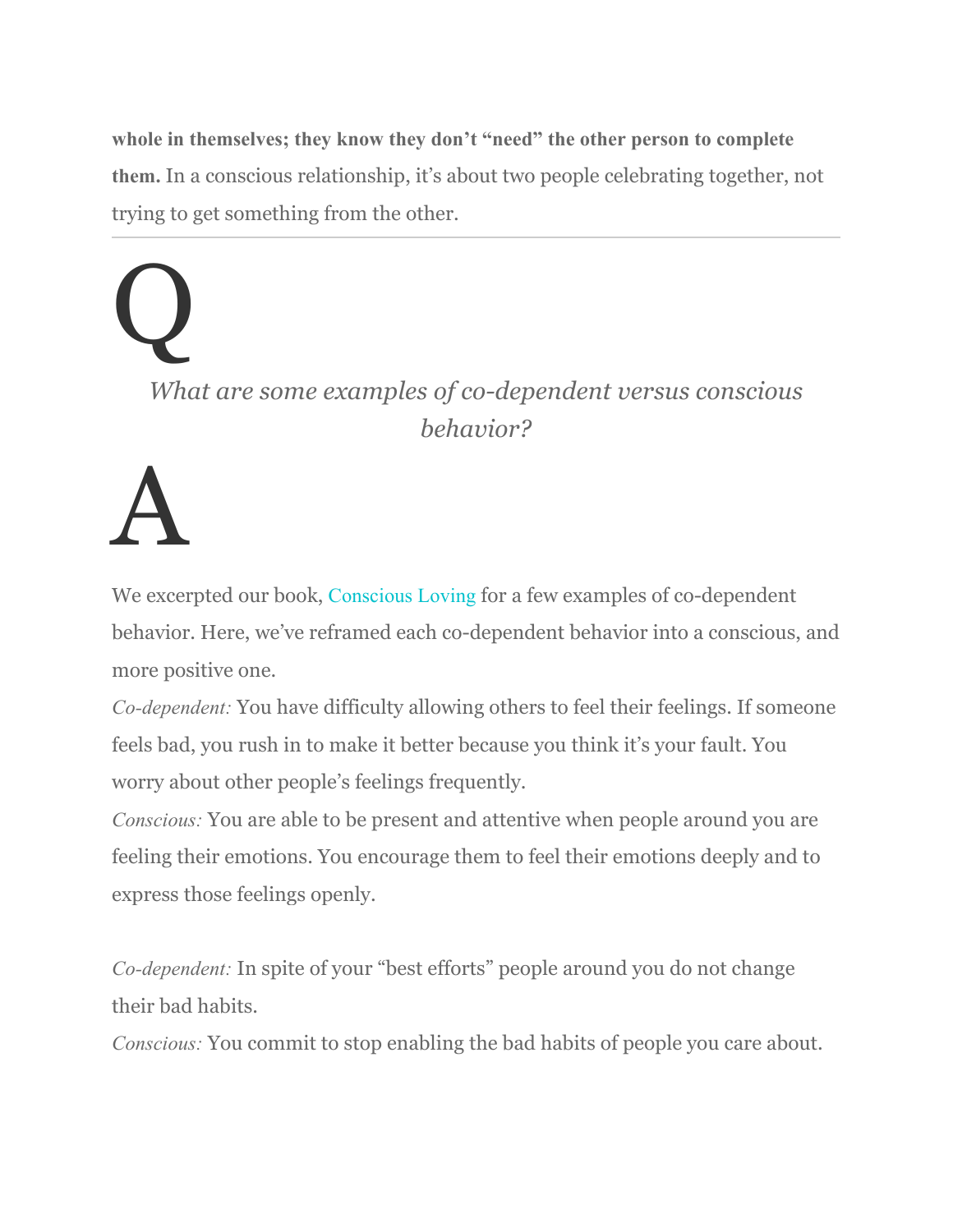Instead, you take effective actions that give people the opportunity to take full responsibility for their own wellbeing.

*Co-dependent:* You have secrets. There are things you have done or not done that you are hiding from another person.

*Conscious:* You have no secrets. You reveal rather than conceal. You understand that hiding your feelings causes you to withdraw from intimacy, and you take every opportunity to speak honestly about your feelings.

*Co-dependent:* You do not let yourself feel the full range of your feelings. You are out of touch with one or more core emotions such as anger, fear, or sadness. Anger is a particular problem for you. You find it hard to admit that you're angry, and you have trouble expressing it to other people.

*Conscious:* You recognize the body sensations that let you know you're angry. You communicate about all your feelings in a straightforward, easy manner that others can understand.

*Co-dependent:* You criticize or get criticized frequently. You have a strong, nagging internal critic that keeps you feeling bad even in moments when you could be feeling good.

*Conscious:* You experience very little criticism, either from outside or within. Your internal critic is in full retirement, having been replaced by a strong inner appreciator.

*Co-dependent:* You try to control other people, to get them to feel and be a certain way, and you spend a lot of energy being controlled or avoiding being controlled by others.

*Conscious:* You are aware of those things you can control and the things you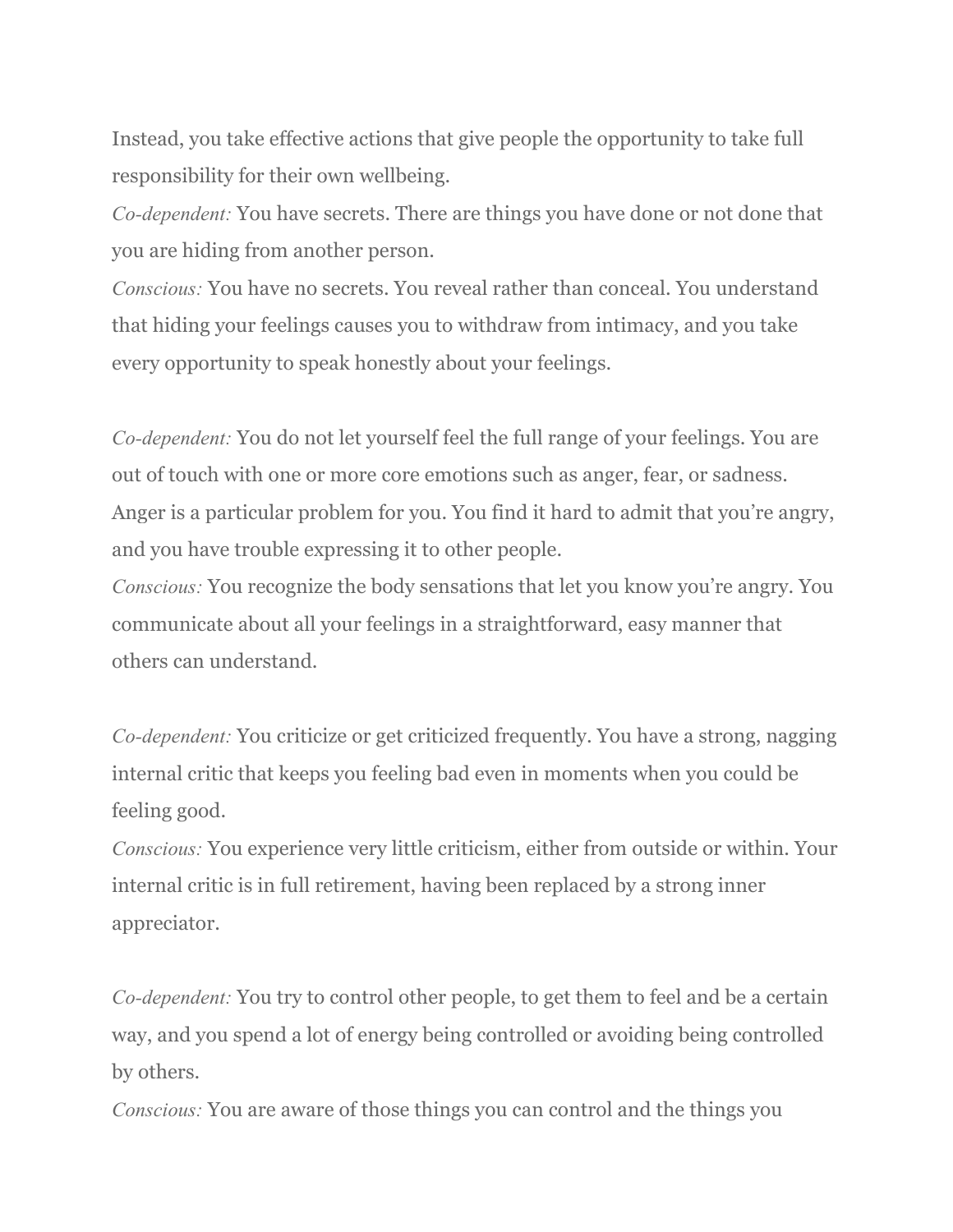cannot control. You put your attention on things you can change, such as expressing what's true and keeping your agreements, and you make choices that support those areas you can actually influence.

*Co-dependent:* In arguments, much energy is spent in trying to find out whose fault it is. Both people struggle to prove that they are right, or to prove the other wrong.

*Conscious:* When difficulties or differences arise, you shift into wonder and healthy responsibility, asking, "Hmmm… how am I creating this, and what could I do differently to create a better result?"

*Co-dependent:* In arguments, you find yourself pleading victim or agreeing that you were at fault.

*Conscious:* You take full responsibility for the events that happen in your relationship. You invite the other person to take full responsibility, too. You understand that a relationship can only take place between two people who are equals, both taking full responsibility for events that occur; anything else is an entanglement, not a relationship.

*Co-dependent:* You frequently agree to do things you do not want to do, feel bad about it, but say nothing.

*Conscious:* You consider every agreement before making it, and listen closely to your body wisdom as well as your mind as to whether you should make it. You keep the agreements you make and know how to change an agreement that isn't working.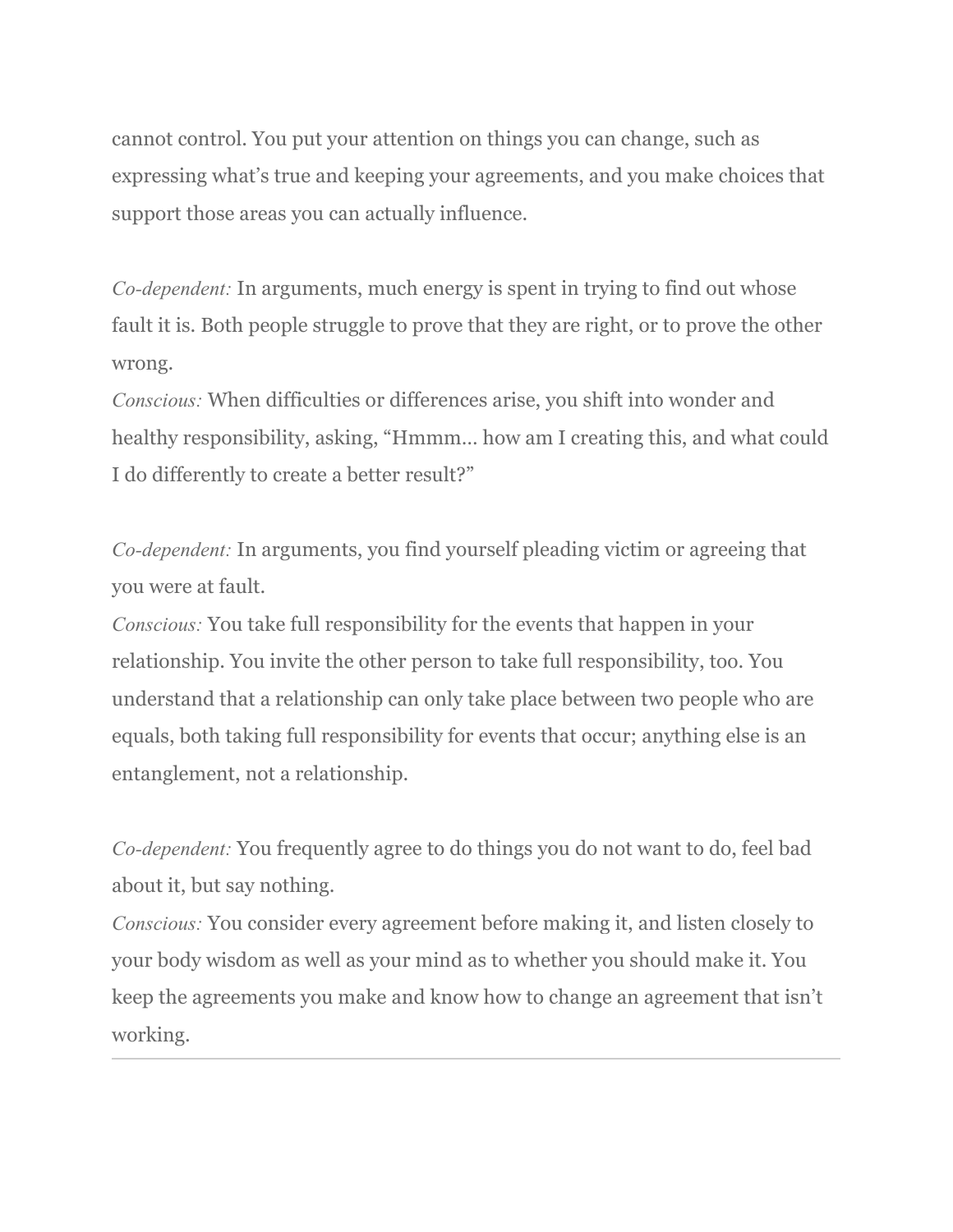## Q *What are the most important elements of a lasting relationship?* A

**Commitment and re-commitment:** Lasting relationships use wholehearted commitment as a place to come home to and to steer the relationship. Commitment locates you on your relationship map so you can move from where you are to where you want to be. Recommitting when you mess up is the key, and recommitting to reveal your true self and your true feelings is the crux of it. For example, committing to reveal gains real traction when, in the moment of noticing that you're concealing anger, you take a breath, recommit to revealing, and share the experience of being angry. What doesn't work is concealing, noticing the concealing, blaming yourself for concealing, feeling like a failure, noticing that your partner conceals too and jumping on the blame merry-goround.

**Blame to wonder:** When issues or differences arise, lasting relationships cultivate and use the wonder move rather than the popular blame move. Each person gets genuinely curious about how s/he is contributing to the issue. It might sound like this: "Hmmm… I wonder how I'm creating this?"

**Emotional transparency:** People in lasting relationships savor their inner experiences and communicate them easily to each other. The art of being present, giving loving attention to what's going on and describing that in a way that not only matches the feelings and sensations, but also lands for the listeners, turns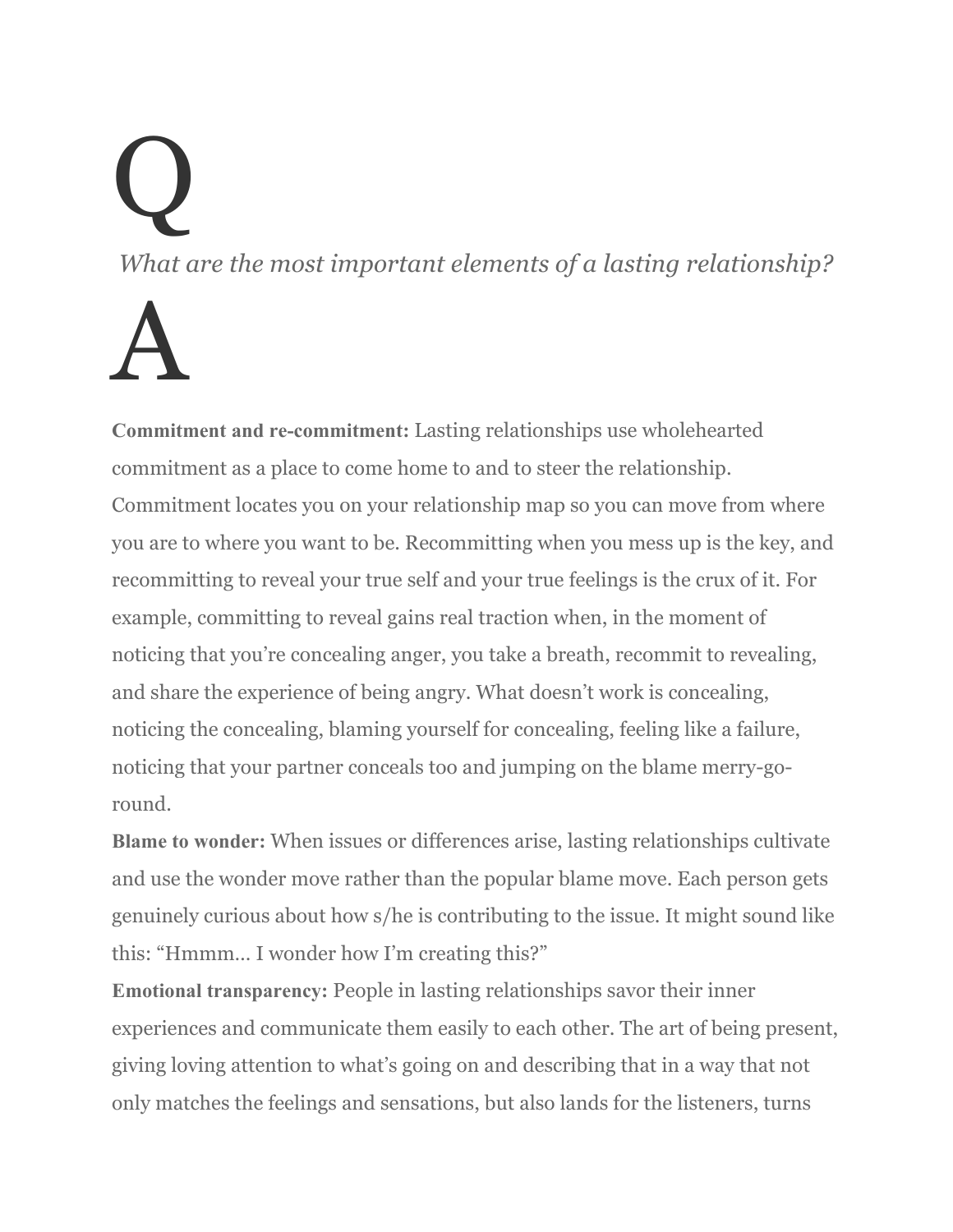talking into discovery. Truth changes from a report of what just happened to a flow of renewed interest in each other. It's also really sexy.

**Appreciation:** Partners engaged in lasting relationships understand that the flow of love is most quickly enhanced by the ongoing and multi-faceted practice of appreciating. We appreciate verbally, non-verbally, in song and spontaneous dances, with notes, through special foods, with essays and flowers. We especially enjoy assisting others to expand their appreciation vocabularies and have created menus of appreciation that people can find on our website.

**Creativity:** A close relationship liberates a huge amount of energy, and many people waste that energy in conflict and power struggles. Lasting relationships fuel their creativity and co-creativity with the free attention and flow of love that allows them to co-create. Instead of pushing against each other, they join to move powerfully in chosen directions.

#### *How can a couple recover from infidelity?*

## A

Q

Allow yourself to feel all the emotions that come up. These are usually anger, sadness, and fear. That includes feeling all the emotions and sharing those as authentically as possible over time.

Each person should take healthy responsibility for the events that have taken place. Both people need to ask themselves, "Hmmm, why was it inevitable that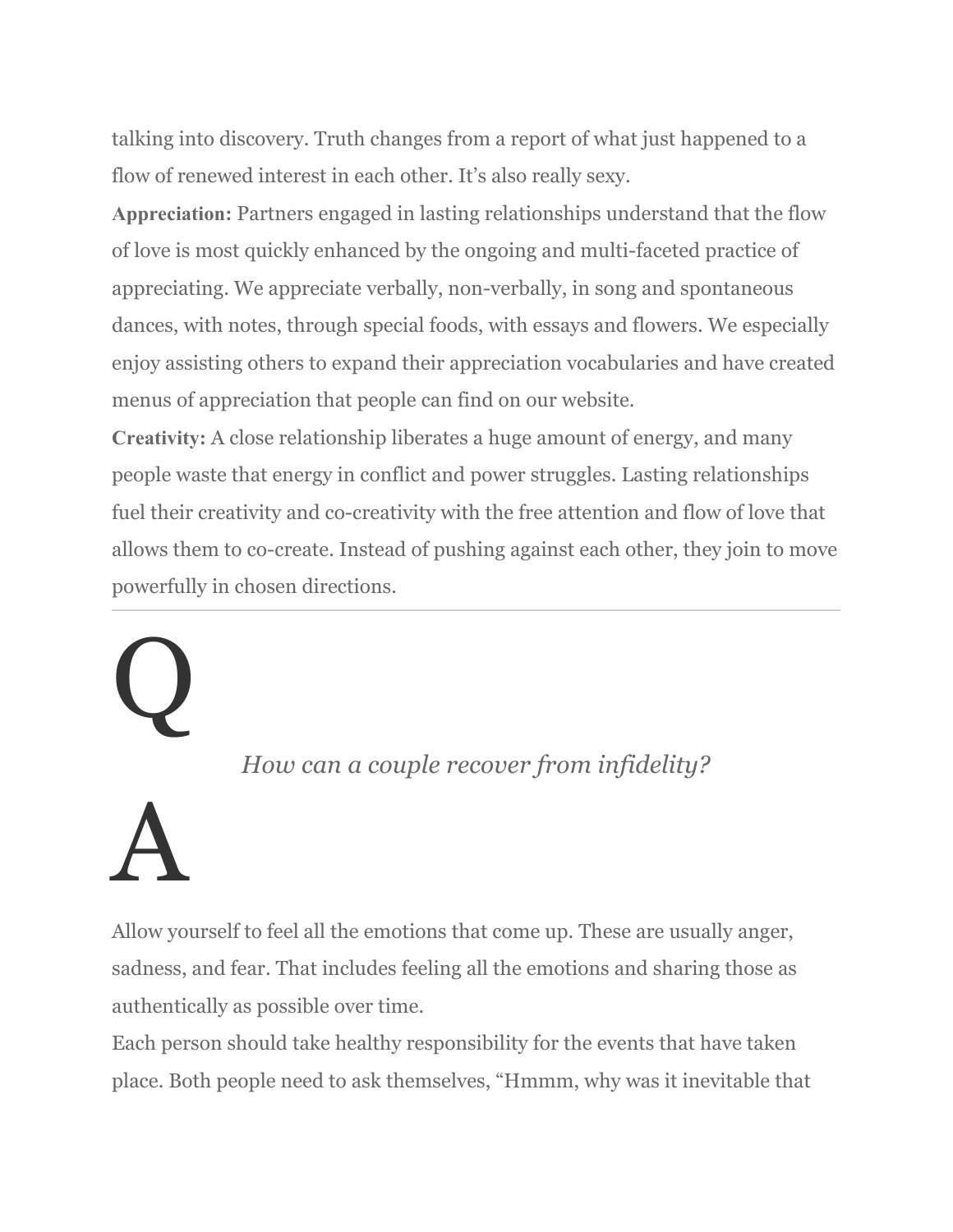this situation occurred in my life at this particular time?" Asking a powerful question like that takes you out of thinking of yourself as a victim. Talk through what happened, listen generously to each other, and focus on what can be learned. This way, partners can actually create a stronger relationship than before. Blame and withholding after infidelity, on the other hand, make it very difficult to recover.

Partners then can commit to each other to resolve the issue and create a new relationship based on what they really want.

# Q

*What do you advise singles to do to be ready to find love?*

## A

We've worked with more than 20,000 singles in our seminars and our eCourses. From that experience, two things make the biggest difference for singles wanting to attract genuine love. First, and most importantly, is to love any aspect of yourself you think is unlovable. When you deeply love yourself, you're more likely to attract someone who values and loves him or herself. If you don't love, accept, and value yourself, you will attract people who don't love, accept, and value themselves, either. Second, get clear on your three absolute yes's and three absolute no's. These are the qualities and traits that you most value and those behaviors and traits that are deal-breakers for you. Knowing your absolute yes's and no's creates a clear doorway for the person you most want to attract.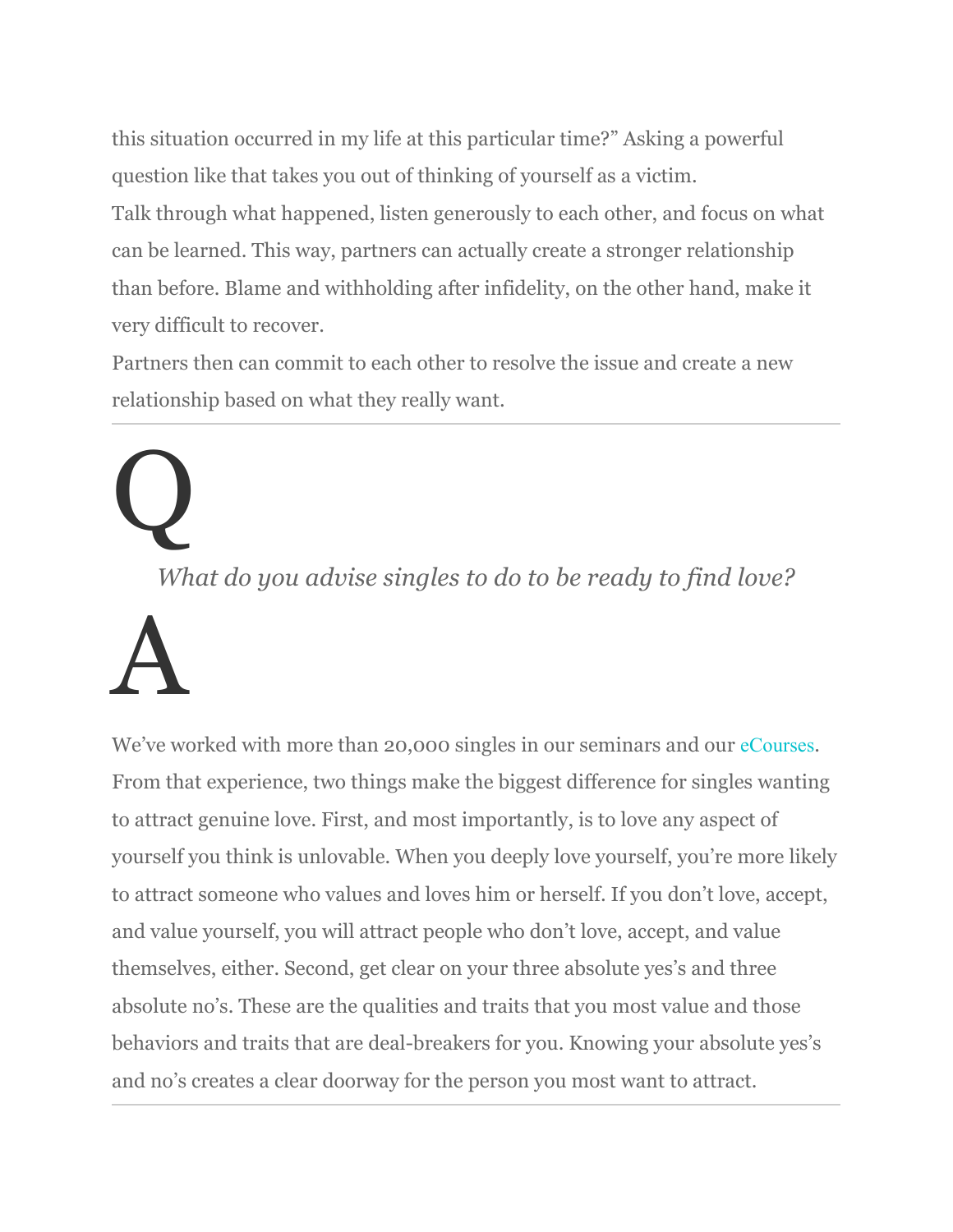Q *Why is learning to love yourself important to making a relationship with another person work? How do we even begin to learn how to do that?*

## A

Something unloved lurks at the base of almost all relationship issues. The more each of us gives loving presence to all of ourselves, the more available we become to receive and enjoy the flow of love and harmony. An unloved part of ourselves has a tendency to look like it lives over there in the other person and leads to control and power struggles. It's much easier, more efficient, and more productive to love yourself thoroughly than to try to get others to change. And we've noticed that the more people genuinely love themselves, the more harmony and creativity they generate around them. The simplest exercise we teach in our seminars is something anyone can benefit from:

Take a moment to think of someone you know you love. Bring that person to mind and feel how you love him or her. Keep focusing on that person until you generate a genuine felt-experience of loving.

Turn the love toward yourself. Love yourself just the same way you love that person you were thinking of.

Feel that love toward something you've been afraid is unlovable in yourself. Perhaps you feel a deep hurt or harbor an old fear that you're unlovable. Love